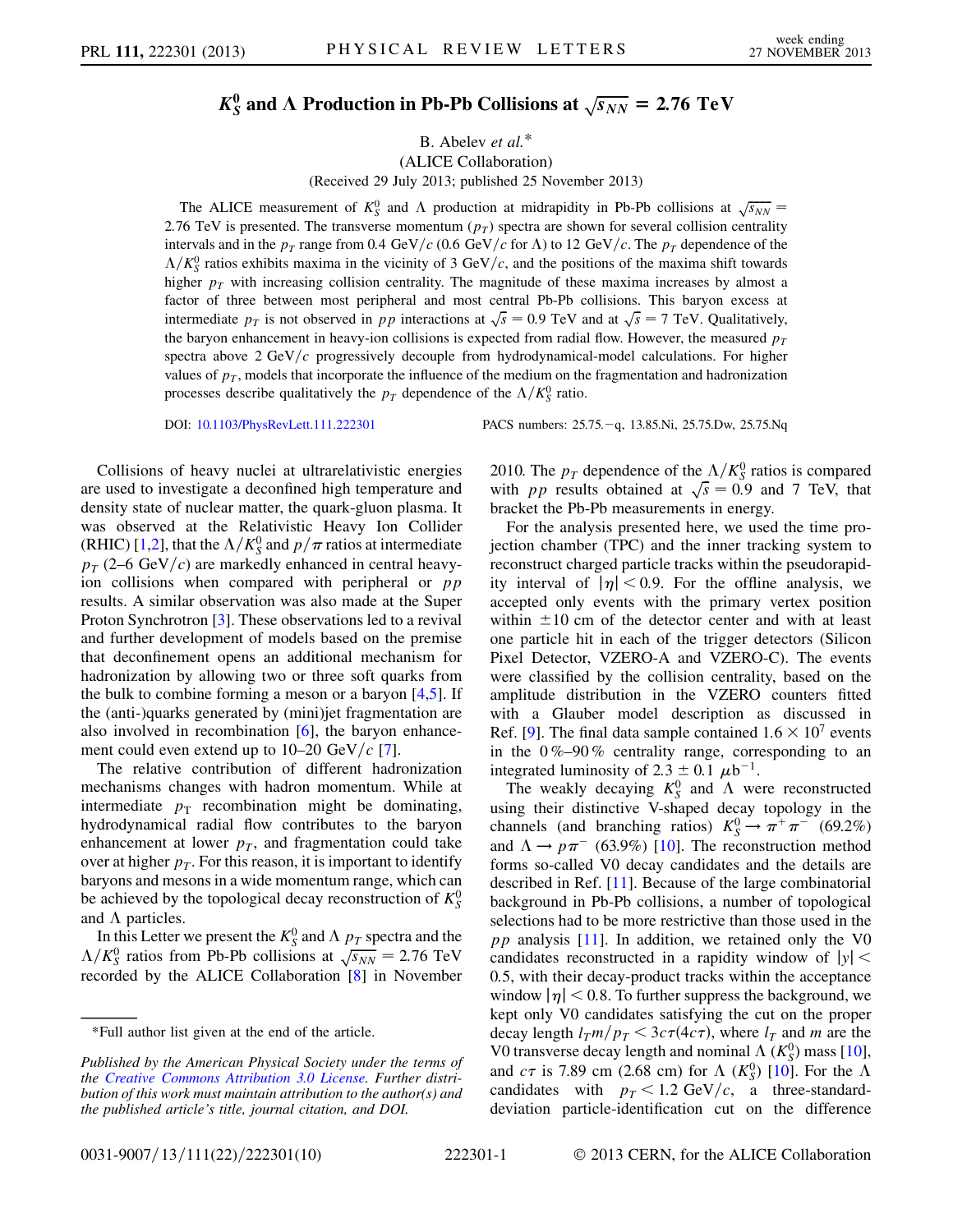between the specific energy loss  $\left(\frac{dE}{dx}\right)$  measured in the TPC and that defined by a momentum-dependent parametrization of the Bethe-Bloch curve was applied for the proton decay-product tracks. To reduce the contamination of  $\Lambda$  reconstructed as  $K_S^0$ , an additional selection was applied in the Armenteros-Podolanski variables [\[12\]](#page-4-11) of  $\overline{K_S^0}$  candidates, rejecting candidates with  $p_T^{\text{arm}} < 0.2 \times$  $|\alpha^{\text{arm}}|$ . Here,  $p_T^{\text{arm}}$  is the projection of the positively (or negatively) charged decay-product momentum on the plane perpendicular to the V0 momentum. The decay asymmetry parameter  $\alpha^{arm}$  is defined as  $\alpha^{arm} =$  $(p_{\parallel}^{+} - p_{\parallel}^{-})/(p_{\parallel}^{+} + p_{\parallel}^{-})$ , where  $p_{\parallel}^{+}(p_{\parallel}^{-})$  is the projection of the positively (negatively) charged decay-product momentum on the momentum of the V0. The minimal radius of the fiducial volume of the secondary vertex reconstruction was chosen to be 5 cm to minimize systematic effects introduced by efficiency corrections. It was verified that the decay-length distributions reconstructed within this volume were exponential and agreed with the  $c\tau$  values given in the literature [[10\]](#page-4-9).

The raw yield in each  $p<sub>T</sub>$  bin was extracted from the invariant-mass distribution obtained for this momentum bin. The raw yield was calculated by subtracting a fit to the background from the total number of V0 candidates in the peak region. This region was  $\pm 5\sigma$  for  $K_S^0$ , and  $\pm (3.5\sigma + 2 \text{ MeV}/c^2)$  (to better account for tails in the mass distribution at low  $p_T$ ) for  $\Lambda$ . The  $\sigma$  was obtained by a Gaussian fit to the mass peaks. The background was determined by fitting polynomials of first or second order to sideband regions left and right of the peak region.

The overall reconstruction efficiency was extracted from a procedure based on HIJING events [[13](#page-4-12)] and the GEANT3 [\[14\]](#page-4-13) transport Monte Carlo simulation package, followed by detector simulations and reconstruction done with the ALICE software framework [\[15\]](#page-4-14). The efficiency included the geometrical acceptance of the detectors, track reconstruction efficiency, the efficiency of the applied topological selection cuts, and the branching ratios for the V0 decays. The typical efficiencies for both particles were about 30% for  $p<sub>T</sub> > 4$  GeV/c, dropping to 0 at  $p<sub>T</sub>$ 0.3 GeV/ $c$ . The efficiencies did not change with the event centrality for  $p<sub>T</sub>$  above a few GeV/c. However, at lower  $p<sub>T</sub>$ , they were found to be dependent on the event centrality. For  $\Lambda$  at  $p_T < 0.9$  GeV/c the difference was about a factor 2 between the 0%–5% and 80%–90% centrality intervals. The final momentum spectra were corrected in each centrality bin separately.

The spectra of  $\Lambda$  were in addition corrected for the feeddown contribution coming from the weak decays of  $\Xi^$ and  $\Xi^0$ . A two-dimensional response matrix, correlating the  $p_T$  of the detected decay  $\Lambda$  with the  $p_T$  of the decayed -, was generated from Monte-Carlo simulations. By normalizing this matrix to the measured  $\Xi^-$  spectra [[16](#page-4-15)], the distributions of the feed-down  $\Lambda$  were determined and subtracted from the inclusive  $\Lambda$  spectra. The phase space

distributions and total yields for the  $\Xi^0$  were assumed to be the same as for the  $\Xi^-$ . The feed-down correction was found to be a smooth function of  $p<sub>T</sub>$  with a maximum of about 23% at  $p_T \sim 1$  GeV/c and monotonically decreasing to 0% at  $p_T > 12$  GeV/c. As a function of centrality, this correction changed by only a few percent.

Since the ratio  $\Omega^{-}/\Xi^{-}$  in Pb-Pb collisions of different Since the ratio  $\Omega / \Xi$  in Pb-Pb collisions of different centralities at  $\sqrt{s_{NN}}$  = 2.76 TeV does not exceed 0.18 [[16\]](#page-4-15), and taking into account that the branching ratio  $\Omega^- \rightarrow$  $\Lambda K^-$  is 67.8% [[10](#page-4-9)], the feed-down contribution from decays of  $\Omega^-$  baryons is less than 1.5%, which is negligible compared with other sources of uncertainty (see below). We did not correct the  $\Lambda$  spectra for the feed-down from nonweak decays of  $\Sigma^0$  and the  $\Sigma(1385)$  family.

The fraction of  $\Lambda$ 's produced in hadronic interactions with the detector material was estimated using the Monte Carlo simulations mentioned above, found to be less than 1%, and was neglected.

The following main sources of systematic uncertainty were considered: raw yield extraction, feed-down, efficiency corrections, and the uncertainty on the amount of crossed material. These were added in quadrature to yield the overall systematic uncertainty on the  $p<sub>T</sub>$  spectra for all centralities.

The systematic uncertainties on the raw yields were estimated by using different functional shapes for the background and by varying the fitting range. Over the considered momentum range, the obtained raw yields varied within 3% for  $K_S^0$  and 4%–7% for  $\Lambda$ .

As a measure for the systematic uncertainty of the feeddown correction, we used the spread of the values determined for different centrality ranges with respect to the feed-down correction estimated for minimum bias events. This deviation was found to be about 5% relative to the overall  $\Lambda$  yield.

The systematic uncertainty associated with the efficiency correction was evaluated by varying one-by-one the topological, track selection, and particle-identification cuts. The cut variations were chosen such that the extracted uncorrected yield of the  $K_S^0$  and  $\Lambda$  would change by 10%. To measure the systematic uncertainty related to each cut, we used as a reference the corrected spectrum obtained with the nominal cut values. For  $\Lambda$ , the feed-down correction was reevaluated and taken into account for every variation of the cut on the cosine of the pointing angle. The overall  $p_T$ -dependent systematic uncertainty associated with the efficiency correction was then estimated by choosing the maximal (over all cut variations) deviation between varied and nominal spectra values obtained in each momentum bin. For the momentum range considered, this systematic uncertainty was determined to be 4%–6% for both  $K^0_S$  and  $\Lambda$ .

The systematic uncertainty introduced because of possible imperfections in the description of detector material in the simulations was estimated in Ref. [\[11\]](#page-4-10) and amounted to 1.1%–1.4% for  $K_S^0$  and 1.6%–3.4% for  $\Lambda$ .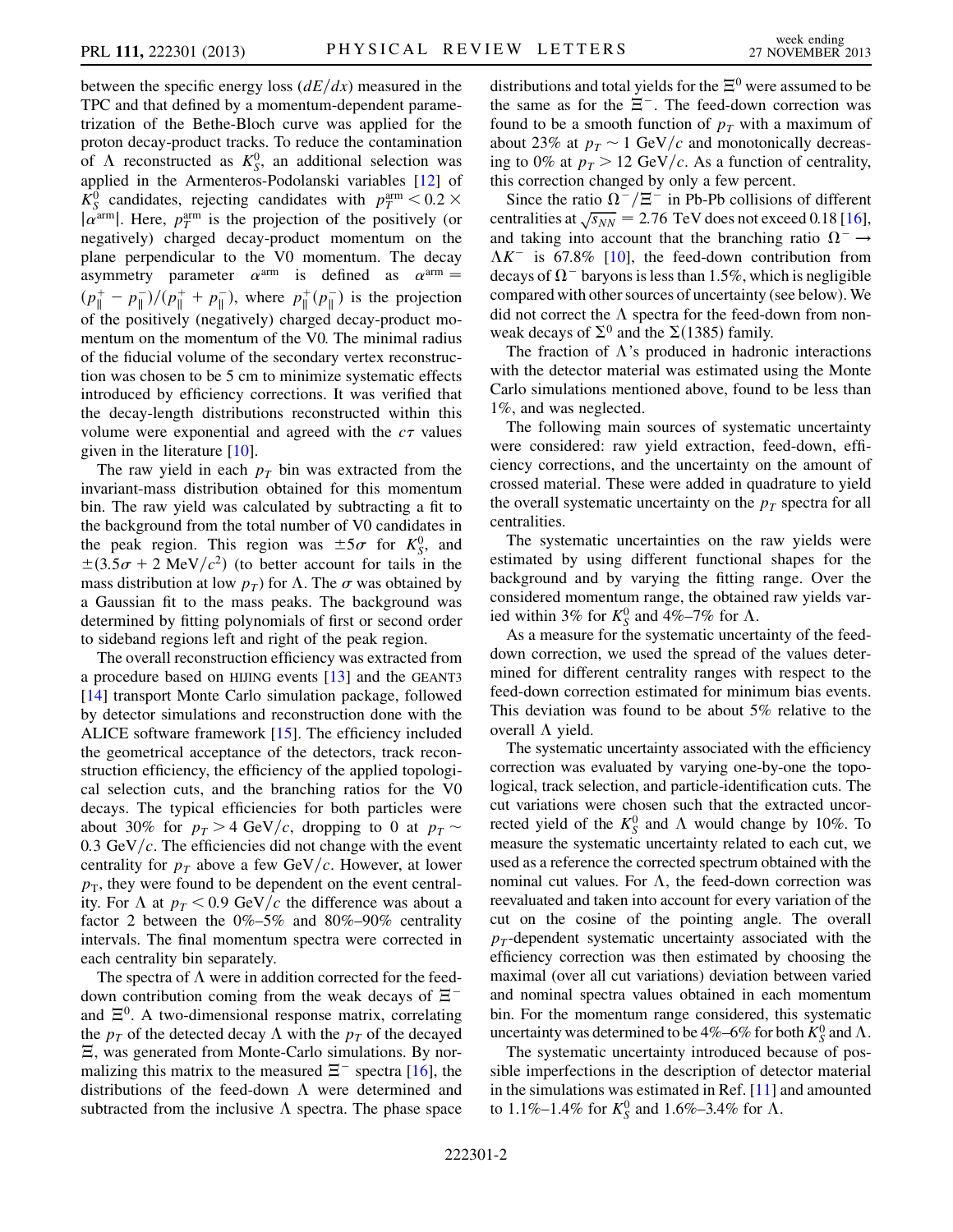<span id="page-2-0"></span>

FIG. 1 (color online).  $K_S^0$  and  $\Lambda$   $p_T$  spectra for different event centrality intervals. The curves represent results of blast-wave fits [[17](#page-4-16)].

Since the systematic uncertainties related to the efficiency correction are correlated for the  $\Lambda$  and  $K_S^0$  spectra, they partially cancel in the  $\Lambda/K_S^0$  ratios. These uncertainties were evaluated by dividing  $\Lambda$  and  $K_S^0$  spectra obtained with the same cut variations and found to be half the size of those that would be obtained if the uncertainties of the  $\Lambda$ and  $K_S^0$  spectra were assumed to be uncorrelated. Altogether, over the considered momentum range, the maximal systematic uncertainty for the measured  $\Lambda/K_S^0$ ratios was found to be about 10%.

The corrected  $p_T$  spectra, fitted using the blast-wave parameterization described in Ref. [\[17\]](#page-4-16), are shown in Fig. [1.](#page-2-0) The fit range in  $p<sub>T</sub>$  was from the lowest measured point up to 2.5 GeV/c (1.6 GeV/c) for  $\Lambda$  (K<sup>0</sup><sub>S</sub>). The fitting functions were used to extrapolate the spectra to zero  $p<sub>T</sub>$  to extract integrated yields  $dN/dy$ . The results are given in Table [I](#page-2-1). The systematic uncertainties of the integrated yields were determined by shifting the data points of the spectra simultaneously within their individual systematic uncertainties and reapplying the fitting and integration procedure. In addition, an extrapolation uncertainty was estimated, by using alternative (polynomial, exponential, and Lévy-Tsallis  $[18,19]$  $[18,19]$  $[18,19]$  $[18,19]$  $[18,19]$ ) functions fitted to the lowmomentum part of the spectrum, and the corresponding difference in obtained values was added in quadrature.

The  $p_T$  dependence of the  $\Lambda/K_S^0$  ratios is presented in Fig. [2](#page-3-0) (left). The  $\Lambda/K_S^0$  ratios observed in pp events at  $\sqrt{s}$  = 0.9 [[11](#page-4-10)] and 7 TeV [\[20\]](#page-4-19) agree within uncertainties over the presented  $p_T$  range, and they bound in energy the Pb-Pb results reported here. The ratio measured in the most peripheral Pb-Pb collisions is compatible with the  $pp$ measurement, where there is a maximum of about 0.55 at  $p_T \sim 2$  GeV/c. As the centrality of the Pb-Pb collisions increases, the maximum value of the ratio also increases and its position shifts towards higher momenta. The ratio peaks at a value of about 1.6 at  $p<sub>T</sub> \sim 3.2 \text{ GeV}/c$  for the most central Pb-Pb collisions. This observation may be contrasted to the ratio of the integrated  $\Lambda$  and  $K_S^0$  yields which does not change with centrality (Table [I\)](#page-2-1). At momenta above  $p_T \sim 7 \text{ GeV}/c$ , the  $\Lambda/K_S^0$  ratio is independent of collision centrality and  $p<sub>T</sub>$ , within the uncertainties, and compatible with that measured in  $pp$  events.

A comparison with similar measurements performed by A comparison with similar measurements performed by<br>the STAR Collaboration in Au-Au collisions at  $\sqrt{s_{NN}}$ 200 GeV is shown in Fig. [2](#page-3-0) (right). Since the antibaryonto-baryon ratio at the LHC is consistent with unity for all  $p_T$  [\[21](#page-4-20)[,22\]](#page-4-21), the  $\Lambda/K_S^0$  and  $\bar{\Lambda}/K_S^0$  ratios are identical and we show only the former. The STAR  $\Lambda/K_S^0$  and  $\bar{\Lambda}/K_S^0$  ratios shown are constructed by dividing the corresponding  $p_T$ spectra taken from Ref. [\[23\]](#page-4-22). The quoted 15%  $p_T$ -independent feed-down contribution was subtracted from the  $\Lambda$  and  $\bar{\Lambda}$  spectra. The shape of the distributions

<span id="page-2-1"></span>TABLE I. Integrated yields,  $dN/dy$ , for  $\Lambda$  and  $K_S^0$  with uncertainties which are dominantly systematic. A blast-wave fit is used to extrapolate to zero  $p_T$ . Fractions of extrapolated yield are specified. Ratios of integrated yields,  $\Lambda/K_S^0$ , for each centrality bin with the total uncertainty, mainly from systematic sources, are shown.

|           |                             | $0\% - 5\%$     | $5\% - 10\%$    | $10\% - 20\%$   | $20\% - 40\%$   | $40\% - 60\%$   | $60\% - 80\%$   | $80\% - 90\%$   |
|-----------|-----------------------------|-----------------|-----------------|-----------------|-----------------|-----------------|-----------------|-----------------|
| $\Lambda$ | dN/dy                       | $26 \pm 3$      | $22 \pm 2$      | $17 \pm 2$      | $10 \pm 1$      | $3.8 \pm 0.4$   | $1.0 \pm 0.1$   | $0.21 \pm 0.03$ |
|           | $p_T < 0.6$ GeV/c frac.     | $10\%$          | $11\%$          | $12\%$          | 14%             | 18%             | 24%             | 32%             |
| $K_S^0$   | dN/dy                       | $110 \pm 10$    | $90 \pm 6$      | $68 \pm 5$      | $39 \pm 3$      | $14 + 1$        | $3.9 \pm 0.2$   | $0.85 \pm 0.09$ |
|           | $p_T < 0.4$ GeV/c frac.     | 20%             | 21%             | 21%             | 23%             | 25%             | 31%             | 33%             |
|           | Ratio $dN/dy \Lambda/K_s^0$ | $0.24 \pm 0.02$ | $0.24 \pm 0.02$ | $0.25 \pm 0.02$ | $0.25 \pm 0.02$ | $0.26 \pm 0.03$ | $0.25 \pm 0.02$ | $0.25 \pm 0.02$ |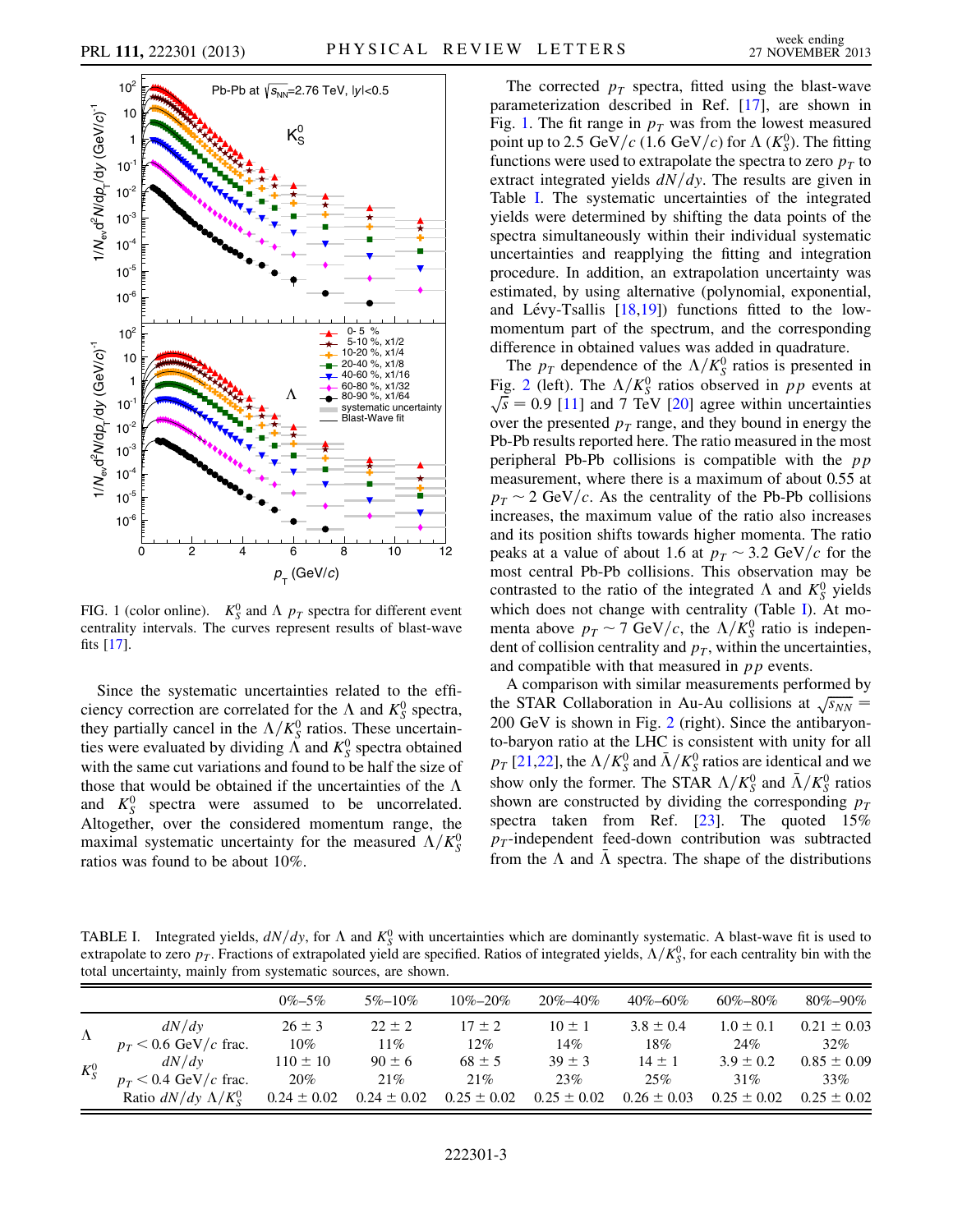<span id="page-3-0"></span>

FIG. 2 (color online). Left:  $\Lambda/K_S^0$  ratios as a function of  $p_T$  for different event centrality intervals in Pb-Pb collisions at  $\sqrt{s_{NN}}$ FIG. 2 (color online). Lett:  $\Lambda/K_S^c$  ratios as a function of  $p_T$  for different event centrality intervals in Pb-Pb collisions at  $\sqrt{s_{NN}}$  = 0.9 [[11](#page-4-10)] and 7 TeV [\[20\]](#page-4-19). Right: selected  $\Lambda/K_S^0$  ratios as a function of  $p_T$  2.76 TeV and p p collisions at  $\sqrt{s} = 0.9$  [11] and 7 TeV [20]. Kight: selected  $\Lambda/\Lambda_5^8$  ratios as a function of  $p_T$  compared with  $\Lambda/\Lambda_5^8$  and  $\bar{\Lambda}/K_5^0$  ratios measured in Au-Au collisions at  $\sqrt{s_{NN}} = 200$  GeV [2 corresponding ratios from a hydrodynamical model [[24](#page-4-23)–[26](#page-4-24)], a recombination model [\[28\]](#page-4-26) and the EPOS model [\[29\]](#page-4-27), respectively.

of  $\Lambda/K_S^0$  and  $\bar{\Lambda}/K_S^0$  are the same but they are offset by about 20% and have peak values around 10% higher, and, respectively, lower, than the ALICE data. This comparison between LHC and RHIC data shows that the position of the maximum shifts towards higher  $p<sub>T</sub>$  as the beam energy increases. It is also seen that the baryon enhancement in central nucleus-nucleus collisions at the LHC decreases less rapidly with  $p<sub>T</sub>$ , and, at  $p<sub>T</sub> \sim 6 \text{ GeV}/c$ , it is a factor of 2 higher compared with that at RHIC.

Also shown in the right panel of Fig. [2](#page-3-0) is a hydrodynamical model calculation [[24](#page-4-23)–[26](#page-4-24)] for most central collisions, which describes the  $\Lambda/K_S^0$  ratio up to  $p_T$  about 2 GeV/c rather well, but for higher  $p_T$  progressively deviates from the data. Such decoupling between the calculations and measurements is already seen in the comparison with  $p_T$  spectra [[27](#page-4-25)]. The agreement for other charged particles is improved when the hydrodynamical calculations are coupled to a final-state rescattering model [\[28\]](#page-4-26). Therefore, it would be interesting to compare these data and their centrality evolution with such treatment. For higher  $p<sub>T</sub>$ , a recombination model calculation [[5](#page-4-4)] is presented (Fig. [2](#page-3-0), right). It approximately reproduces the shape, but overestimates the baryon enhancement by about 15%. We also show a comparison of the EPOS model calculations [\[29\]](#page-4-27) with the current data. This model takes into account the interaction between jets and the hydrodynamically expanding medium and arrives at a good description of the data.

In conclusion, we note that the excess of baryons at intermediate  $p<sub>T</sub>$ , exhibiting such a strong centrality depenintermediate  $p_T$ , exhibiting such a strong centrality dependence in Pb-Pb collisions at  $\sqrt{s_{NN}} = 2.76 \text{ TeV}$ , does not reveal itself in  $pp$  collisions at the center-of-mass not reveal itself in *pp* collisions at the center-of-mass<br>energy up to  $\sqrt{s} = 7$  TeV. For  $p_T > 7$  GeV/c, the measured  $\Lambda/K_S^0$  ratios become constant within our uncertainties for all centralities and equal to that of the previously reported pp data. This agreement between collision systems suggests that the ratio of fragmentation into  $\Lambda$  and  $K^0_S$ 

at high  $p<sub>T</sub>$ , even in central collisions, is not modified by the medium.

As the collision energy and centrality increase, the maximum of the  $\Lambda(\bar{\Lambda})/K_S^0$  ratio shifts towards higher  $p_T$ , which is in qualitative agreement with the effect of increased radial flow, as predicted in Ref. [[4](#page-4-3)]. The ratio of integrated  $\Lambda$  and  $K_S^0$  yields does not, within uncertainties, change with centrality and is equal to that measured in pp collisions at 0.9 and 7 TeV. This suggests that the baryon enhancement at intermediate  $p<sub>T</sub>$  is predominantly due to a redistribution of baryons and mesons over the momentum range rather than due to an additional baryon production channel progressively opening up in more central heavy-ion collisions.

The width of the baryon enhancement peak increases with the beam energy. However, contrary to expectations [\[7\]](#page-4-6), the effect at the LHC is still restricted to an intermediate-momentum range and is not observed at high  $p<sub>T</sub>$ . This puts constraints on parameters of particle production models involving coalescence of quarks generated in hard parton interactions [[30](#page-4-28)].

Qualitatively, the baryon enhancement presented here as  $p_T$  dependence of  $\Lambda/K_S^0$  ratios, is described in the low- $p_T$ region (below  $2 \text{ GeV}/c$ ) by collective hydrodynamical radial flow. In the high- $p<sub>T</sub>$  region (above 7–8 GeV/c), it is very similar to  $pp$  results, indicating that there it is dominated by hard processes and fragmentation. Our data provide evidence for the need to include the effect of the hydrodynamical expansion of the medium formed in Pb-Pb collisions in the mechanisms of hadronization.

The ALICE Collaboration would like to thank all its engineers and technicians for their invaluable contributions to the construction of the experiment and the CERN accelerator teams for the outstanding performance of the LHC complex. The ALICE Collaboration acknowledges the following funding agencies for their support in building and running the ALICE detector: State Committee of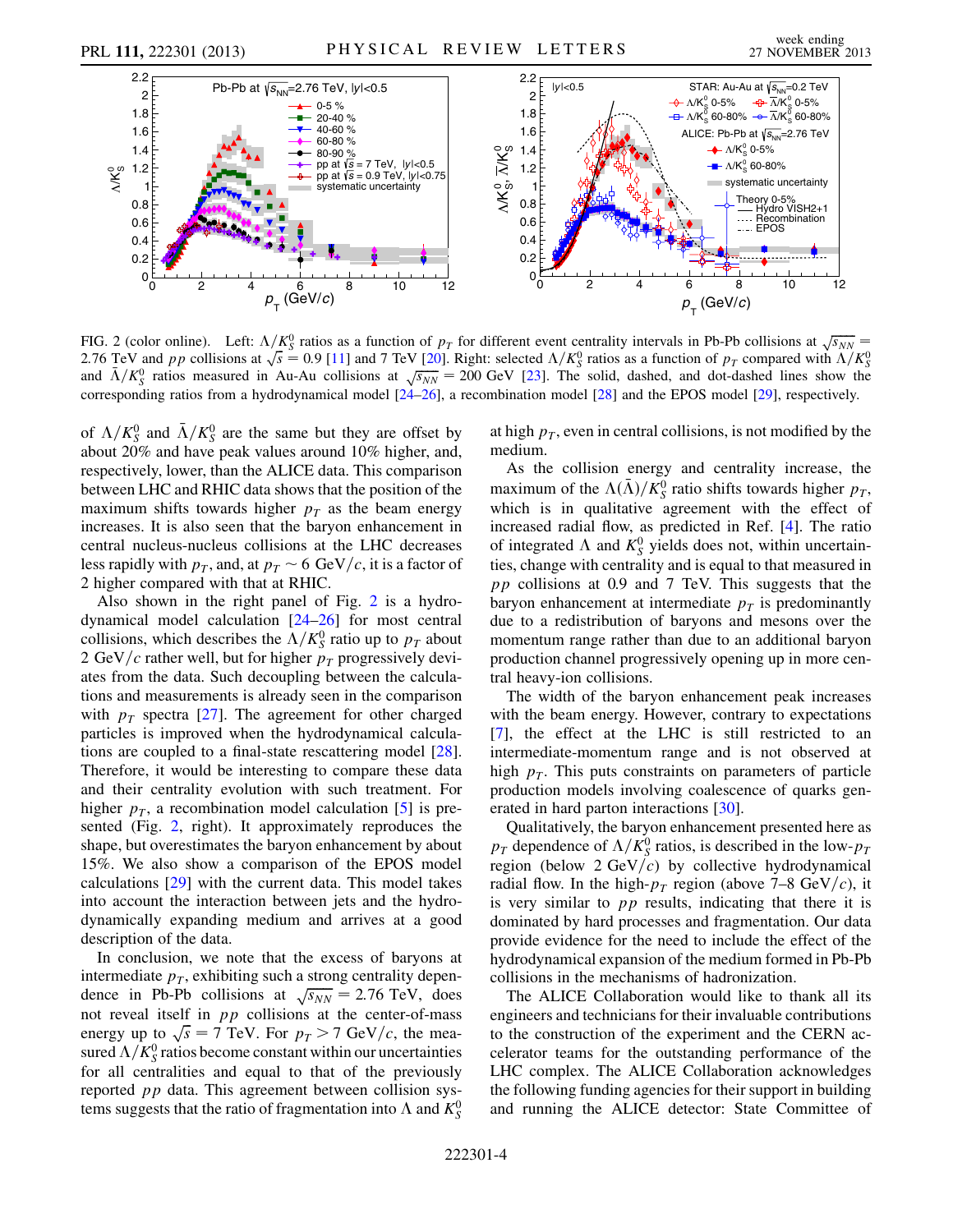Science, World Federation of Scientists (WFS) and Swiss Fonds Kidagan, Armenia, Conselho Nacional de Desenvolvimento Científico e Tecnológico (CNPq), Financiadora de Estudos e Projetos (FINEP), Fundação de Amparo à Pesquisa do Estado de São Paulo (FAPESP); National Natural Science Foundation of China (NSFC), the Chinese Ministry of Education (CMOE), and the Ministry of Science and Technology of China (MSTC); Ministry of Education and Youth of the Czech Republic; Danish Natural Science Research Council, the Carlsberg Foundation, and the Danish National Research Foundation; the European Research Council under the European Community's Seventh Framework Programme; Helsinki Institute of Physics and the Academy of Finland; French CNRS-IN2P3, the ''Region Pays de Loire,'' ''Region Alsace,'' ''Region Auvergne,'' and CEA, France; German BMBF and the Helmholtz Association; General Secretariat for Research and Technology, Ministry of Development, Greece; Hungarian OTKA and National Office for Research and Technology (NKTH); Department of Atomic Energy and Department of Science and Technology of the Government of India; Istituto Nazionale di Fisica Nucleare (INFN) and Centro Fermi-Museo Storico della Fisica e Centro Studi e Ricerche ''Enrico Fermi,'' Italy; MEXT Grant-in-Aid for Specially Promoted Research, Japan; Joint Institute for Nuclear Research, Dubna; National Research Foundation of Korea (NRF); CONACYT, DGAPA, México, ALFA-EC, and the EPLANET Program (European Particle Physics Latin American Network); Stichting voor Fundamenteel Onderzoek der Materie (FOM) and the Nederlandse Organisatie voor Wetenschappelijk Onderzoek (NWO), Netherlands; Research Council of Norway (NFR); Polish Ministry of Science and Higher Education; National Authority for Scientific Research-NASR (Autoritatea Natională pentru Cercetare Stiințifica ˘ -ANCS); Ministry of Education and Science of Russian Federation, Russian Academy of Sciences, Russian Federal Agency of Atomic Energy, Russian Federal Agency for Science and Innovations, and the Russian Foundation for Basic Research; Ministry of Education of Slovakia; Department of Science and Technology, South Africa; CIEMAT, EELA, Ministerio de Economía y Competitividad (MINECO) of Spain, Xunta de Galicia (Consellería de Educación), CEADEN, Cubaenergía, Cuba, and IAEA (International Atomic Energy Agency); Swedish Research Council (VR) and Knut and Alice Wallenberg Foundation (KAW); Ukraine Ministry of Education and Science; United Kingdom Science and

Technology Facilities Council (STFC); the United States Department of Energy, the United States National Science Foundation, the State of Texas, and the State of Ohio.

- <span id="page-4-0"></span>[1] S. S. Adler et al. (PHENIX Collaboration), [Phys. Rev.](http://dx.doi.org/10.1103/PhysRevLett.91.172301) Lett. 91[, 172301 \(2003\)](http://dx.doi.org/10.1103/PhysRevLett.91.172301).
- <span id="page-4-1"></span>[2] J. Adams et al. (STAR Collaboration), [arXiv:nucl-ex/](http://arXiv.org/abs/nucl-ex/0601042) [0601042.](http://arXiv.org/abs/nucl-ex/0601042)
- <span id="page-4-2"></span>[3] T. Schuster et al. (NA49 Collaboration), [J. Phys. G](http://dx.doi.org/10.1088/0954-3899/32/12/S60) 32, [S479 \(2006\).](http://dx.doi.org/10.1088/0954-3899/32/12/S60)
- <span id="page-4-4"></span><span id="page-4-3"></span>[4] R. Fries and B. Müller, [Eur. Phys. J. C](http://dx.doi.org/10.1140/epjcd/s2004-04-026-6) 34, S279 (2004).
- [5] R. J. Fries, V. Greco, and P. Sorensen, [Annu. Rev. Nucl.](http://dx.doi.org/10.1146/annurev.nucl.58.110707.171134) Part. Sci. 58[, 177 \(2008\)](http://dx.doi.org/10.1146/annurev.nucl.58.110707.171134).
- <span id="page-4-6"></span><span id="page-4-5"></span>[6] R. C. Hwa and C. B. Yang, Phys. Rev. C 70[, 024905 \(2004\).](http://dx.doi.org/10.1103/PhysRevC.70.024905)
- <span id="page-4-7"></span>[7] R. C. Hwa, J. Phys. G 35[, 104017 \(2008\)](http://dx.doi.org/10.1088/0954-3899/35/10/104017).
- [8] K. Aamodt et al. (ALICE Collaboration), [JINST](http://dx.doi.org/10.1088/1748-0221/3/08/S08002) 3, [S08002 \(2008\).](http://dx.doi.org/10.1088/1748-0221/3/08/S08002)
- <span id="page-4-9"></span><span id="page-4-8"></span>[9] B. Abelev et al. (ALICE Collaboration), [arXiv:1301.4361.](http://arXiv.org/abs/1301.4361)
- [10] J. Beringer et al. (Particle Data Group), *[Phys. Rev. D](http://dx.doi.org/10.1103/PhysRevD.86.010001)* 86, [010001 \(2012\).](http://dx.doi.org/10.1103/PhysRevD.86.010001)
- <span id="page-4-10"></span>[11] K. Aamodt et al. (ALICE Collaboration), [Eur. Phys. J. C](http://dx.doi.org/10.1140/epjc/s10052-011-1594-5). 71[, 1594 \(2011\).](http://dx.doi.org/10.1140/epjc/s10052-011-1594-5)
- <span id="page-4-12"></span><span id="page-4-11"></span>[12] J. Podolanski and R. Armenteros, Philos. Mag. 45, 13 (1954).
- [13] M. Gyulassy and X.-N. Wang, [Comput. Phys. Commun.](http://dx.doi.org/10.1016/0010-4655(94)90057-4) 83[, 307 \(1994\)](http://dx.doi.org/10.1016/0010-4655(94)90057-4).
- <span id="page-4-13"></span>[14] R. Brun, F. Carminati, and S. Giani, "CERN Program" Library Long Writeup,'' 1994.
- <span id="page-4-14"></span>[15] ALICE Collaboration, CERN/LHCC 2005-18, "Technical Design Report: AliRoot, ALICE Offline Simulation, Reconstruction, and Analysis Framework,'' 2005.
- <span id="page-4-16"></span><span id="page-4-15"></span>[16] B. Abelev et al. (ALICE Collaboration) [arXiv:1307.5543.](http://arXiv.org/abs/1307.5543)
- [17] E. Schnedermann, J. Sollfrank, and U.W. Heinz, *[Phys.](http://dx.doi.org/10.1103/PhysRevC.48.2462)* Rev. C 48[, 2462 \(1993\)](http://dx.doi.org/10.1103/PhysRevC.48.2462).
- <span id="page-4-18"></span><span id="page-4-17"></span>[18] C. Tsallis, [J. Stat. Phys.](http://dx.doi.org/10.1007/BF01016429) **52**, 479 (1988).
- [19] B. Abelev et al. (STAR Collaboration), *[Phys. Rev. C](http://dx.doi.org/10.1103/PhysRevC.75.064901)* 75, [064901 \(2007\).](http://dx.doi.org/10.1103/PhysRevC.75.064901)
- <span id="page-4-20"></span><span id="page-4-19"></span>[20] B. Abelev et al. (ALICE Collaboration) (unpublished).
- [21] K. Aamodt et al. (ALICE Collaboration), *[Phys. Rev. Lett.](http://dx.doi.org/10.1103/PhysRevLett.105.072002)* 105[, 072002 \(2010\)](http://dx.doi.org/10.1103/PhysRevLett.105.072002).
- <span id="page-4-21"></span>[22] B. Abelev et al. (ALICE Collaboration), *[Phys. Rev. Lett.](http://dx.doi.org/10.1103/PhysRevLett.109.252301)* 109[, 252301 \(2012\)](http://dx.doi.org/10.1103/PhysRevLett.109.252301).
- <span id="page-4-22"></span>[23] G. Agakishiev et al. (STAR Collaboration), [Phys. Rev.](http://dx.doi.org/10.1103/PhysRevLett.108.072301) Lett. 108[, 072301 \(2012\).](http://dx.doi.org/10.1103/PhysRevLett.108.072301)
- <span id="page-4-23"></span>[24] H. Song and U.W. Heinz, *[Phys. Lett. B](http://dx.doi.org/10.1016/j.physletb.2007.11.019)* **658**, 279 (2008).
- <span id="page-4-24"></span>[25] H. Song and U. W. Heinz, *Phys. Rev. C* 77[, 064901 \(2008\).](http://dx.doi.org/10.1103/PhysRevC.77.064901)
- <span id="page-4-25"></span>[26] H. Song and U. W. Heinz, *Phys. Rev. C* **78**[, 024902 \(2008\).](http://dx.doi.org/10.1103/PhysRevC.78.024902)
- <span id="page-4-26"></span>[27] B. Abelev et al. (ALICE Collaboration), [arXiv:1303.0737.](http://arXiv.org/abs/1303.0737)
- [28] H. Song, S.A. Bass, and U. Heinz, *[Phys. Rev. C](http://dx.doi.org/10.1103/PhysRevC.83.054912)* 83, [054912 \(2011\).](http://dx.doi.org/10.1103/PhysRevC.83.054912)
- <span id="page-4-28"></span><span id="page-4-27"></span>[29] K. Werner, *Phys. Rev. Lett.* **109**[, 102301 \(2012\).](http://dx.doi.org/10.1103/PhysRevLett.109.102301)
- [30] R. C. Hwa and L. Zhu,  $arXiv:1202.2091$ .

B. Abelev,<sup>1</sup> J. Adam,<sup>2</sup> D. Adamová,<sup>3</sup> A.M. Adare,<sup>4</sup> M.M. Aggarwal,<sup>5</sup> G. Aglieri Rinella,<sup>6</sup> M. Agnello,<sup>7,8</sup> A. G. Agocs,<sup>9</sup> A. Agostinelli,<sup>10</sup> Z. Ahammed,<sup>11</sup> N. Ahmad,<sup>12</sup> A. Ahmad Masoodi,<sup>12</sup> I. Ahmed,<sup>13</sup> S. U. Ahn,<sup>14</sup>

S. A. Ahn,<sup>14</sup> I. Aimo,<sup>8,7</sup> S. Aiola,<sup>4</sup> M. Ajaz,<sup>13</sup> A. Akindinov,<sup>15</sup> D. Aleksandrov,<sup>16</sup> B. Alessandro,<sup>8</sup> D. Alexandre,<sup>17</sup> A. Alici,<sup>18,19</sup> A. Alkin,<sup>20</sup> J. Alme,<sup>21</sup> T. Alt,<sup>22</sup> V. Altini,<sup>23</sup> S. Altinpinar,<sup>24</sup> I. Altsybeev,<sup>25</sup> C. Alves Garcia Prado,<sup>26</sup>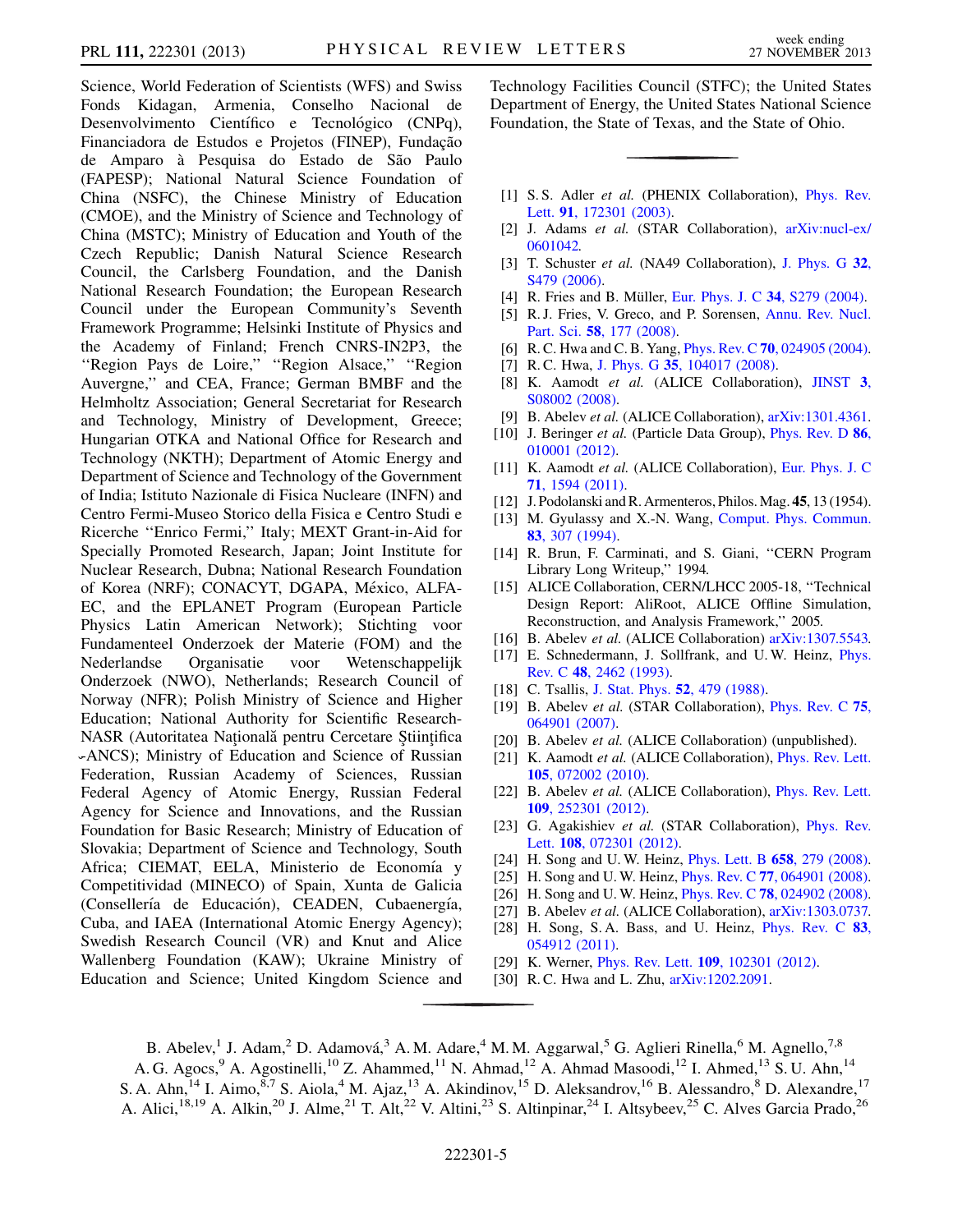C. Andrei,<sup>27</sup> A. Andronic,<sup>28</sup> V. Anguelov,<sup>29</sup> J. Anielski,<sup>30</sup> T. Antičić,<sup>31</sup> F. Antinori,<sup>32</sup> P. Antonioli,<sup>19</sup> L. Aphecetche,<sup>33</sup> H. Appelshäuser,<sup>34</sup> N. Arbor,<sup>35</sup> S. Arcelli,<sup>10</sup> N. Armesto,<sup>36</sup> R. Arnaldi,<sup>8</sup> T. Aronsson,<sup>4</sup> I. C. Arsene,<sup>28</sup> M. Arslandok,<sup>34</sup> A. Augustinus, <sup>6</sup> R. Averbeck, <sup>28</sup> T. C. Awes, <sup>37</sup> M. D. Azmi, <sup>38</sup> M. Bach, <sup>22</sup> A. Badalà, <sup>39</sup> Y. W. Baek, <sup>40,41</sup> R. Bailhache,<sup>34</sup> V. Bairathi,<sup>42</sup> R. Bala,<sup>8,43</sup> A. Baldisseri,<sup>44</sup> F. Baltasar Dos Santos Pedrosa,<sup>6</sup> J. Bán,<sup>45</sup> R. C. Baral,<sup>46</sup> R. Barbera,<sup>47</sup> F. Barile,<sup>23</sup> G. G. Barnaföldi,<sup>9</sup> L. S. Barnby,<sup>17</sup> V. Barret,<sup>40</sup> J. Bartke,<sup>48</sup> M. Basile,<sup>10</sup> N. Bastid,<sup>40</sup> S. Basu,<sup>11</sup> B. Bathen,<sup>30</sup> G. Batigne,<sup>33</sup> B. Batyunya,<sup>49</sup> P.C. Batzing,<sup>50</sup> C. Baumann,<sup>34</sup> I. G. Bearden,<sup>51</sup> H. Beck,<sup>34</sup> N. K. Behera,<sup>52</sup> I. Belikov,<sup>53</sup> F. Bellini,<sup>10</sup> R. Bellwied,<sup>54</sup> E. Belmont-Moreno,<sup>55</sup> G. Bencedi,<sup>9</sup> S. Beole,<sup>56</sup> I. Berceanu,<sup>27</sup> A. Bercuci,<sup>27</sup> Y. Berdnikov,<sup>57</sup> D. Berenyi,<sup>9</sup> A. A. E. Bergognon,<sup>33</sup> R. A. Bertens,<sup>58</sup> D. Berzano,<sup>56</sup> L. Betev, <sup>6</sup> A. Bhasin, <sup>43</sup> A. K. Bhati, 5 J. Bhom, 59 L. Bianchi, 56 N. Bianchi, <sup>60</sup> J. Bielčík, <sup>2</sup> J. Bielčíková, <sup>3</sup> A. Bilandzic,<sup>51</sup> S. Bjelogrlic,<sup>58</sup> F. Blanco,<sup>61</sup> F. Blanco,<sup>54</sup> D. Blau,<sup>16</sup> C. Blume,<sup>34</sup> F. Bock,<sup>62,29</sup> A. Bogdanov,<sup>63</sup> H. Bøggild,<sup>51</sup> M. Bogolyubsky,<sup>64</sup> L. Boldizsár,<sup>9</sup> M. Bombara,<sup>65</sup> J. Book,<sup>34</sup> H. Borel,<sup>44</sup> A. Borissov,<sup>66</sup> J. Bornschein,<sup>22</sup> M. Botje,<sup>67</sup> E. Botta,<sup>56</sup> S. Böttger,<sup>68</sup> P. Braun-Munzinger,<sup>28</sup> M. Bregant,<sup>33</sup> T. Breitner,<sup>68</sup> T. A. Broker,<sup>34</sup> T. A. Browning, <sup>69</sup> M. Broz, <sup>70</sup> R. Brun, <sup>6</sup> E. Bruna, <sup>8</sup> G. E. Bruno, <sup>23</sup> D. Budnikov, <sup>71</sup> H. Buesching, <sup>34</sup> S. Bufalino, <sup>8</sup> P. Buncic,<sup>6</sup> O. Busch,<sup>29</sup> Z. Buthelezi,<sup>72</sup> D. Caffarri,<sup>73</sup> X. Cai,<sup>74</sup> H. Caines,<sup>4</sup> A. Caliva,<sup>58</sup> E. Calvo Villar,<sup>75</sup> P. Camerini,<sup>76</sup> V. Canoa Roman,<sup>77,6</sup> G. Cara Romeo,<sup>19</sup> F. Carena,<sup>6</sup> W. Carena,<sup>6</sup> F. Carminati,<sup>6</sup> A. Casanova Díaz,<sup>60</sup> J. Castillo Castellanos,<sup>44</sup> E. A. R. Casula,<sup>78</sup> V. Catanescu,<sup>27</sup> C. Cavicchioli,<sup>6</sup> C. Ceballos Sanchez,<sup>79</sup> J. Cepila,<sup>2</sup> P. Cerello,<sup>8</sup> B. Chang,<sup>80</sup> S. Chapeland,<sup>6</sup> J. L. Charvet,<sup>44</sup> S. Chattopadhyay,<sup>11</sup> S. Chattopadhyay,<sup>81</sup> M. Cherney,<sup>82</sup> C. Cheshkov, <sup>83</sup> B. Cheynis, <sup>83</sup> V. Chibante Barroso, <sup>6</sup> D. D. Chinellato, <sup>54</sup> P. Chochula, <sup>6</sup> M. Chojnacki, <sup>51</sup> S. Choudhury,<sup>11</sup> P. Christakoglou,<sup>67</sup> C. H. Christensen,<sup>51</sup> P. Christiansen,<sup>84</sup> T. Chujo,<sup>59</sup> S. U. Chung,<sup>85</sup> C. Cicalo,<sup>86</sup> L. Cifarelli,<sup>18,10</sup> F. Cindolo,<sup>19</sup> J. Cleymans,<sup>38</sup> F. Colamaria,<sup>23</sup> D. Colella,<sup>23</sup> A. Collu,<sup>78</sup> M. Colocci,<sup>10</sup> G. Conesa Balbastre,<sup>35</sup> Z. Conesa del Valle,<sup>87,6</sup> M. E. Connors,<sup>4</sup> G. Contin,<sup>76</sup> J. G. Contreras,<sup>77</sup> T. M. Cormier,<sup>66</sup> Y. Corrales Morales,<sup>56</sup> P. Cortese,<sup>88</sup> I. Cortés Maldonado,<sup>89</sup> M. R. Cosentino,<sup>62</sup> F. Costa,<sup>6</sup> P. Crochet,<sup>40</sup> R. Cruz Albino,<sup>77</sup> E. Cuautle,<sup>90</sup> L. Cunqueiro,<sup>60</sup> A. Dainese,<sup>32</sup> R. Dang,<sup>74</sup> A. Danu,<sup>91</sup> K. Das,<sup>81</sup> D. Das,<sup>81</sup> I. Das,<sup>87</sup> A. Dash,  $92$  S. Dash,  $52$  S. De,  $^{11}$  H. Delagrange,  $^{33}$  A. Deloff,  $^{93}$  E. Dénes,  $^{9}$  A. Deppman,  $^{26}$  G. D'Erasmo,  $^{23}$ G. O. V. de Barros,  $^{26}$  A. De Caro,  $^{18,94}$  G. de Cataldo,  $^{95}$  J. de Cuveland,  $^{22}$  A. De Falco,  $^{78}$  D. De Gruttola,  $^{94,18}$ N. De Marco, <sup>8</sup> S. De Pasquale, <sup>94</sup> R. de Rooij, <sup>58</sup> M. A. Diaz Corchero, <sup>61</sup> T. Dietel, <sup>30</sup> R. Divià, <sup>6</sup> D. Di Bari, <sup>23</sup> C. Di Giglio,<sup>23</sup> S. Di Liberto,<sup>96</sup> A. Di Mauro,<sup>6</sup> P. Di Nezza,<sup>60</sup> Ø. Djuvsland,<sup>24</sup> A. Dobrin,<sup>58,66</sup> T. Dobrowolski,<sup>93</sup> B. Dönigus,<sup>28,34</sup> O. Dordic,<sup>50</sup> A. K. Dubey,<sup>11</sup> A. Dubla,<sup>58</sup> L. Ducroux,<sup>83</sup> P. Dupieux,<sup>40</sup> A. K. Dutta Majumdar,<sup>81</sup> D. Elia,<sup>95</sup> D. Emschermann,<sup>30</sup> H. Engel,<sup>68</sup> B. Erazmus,<sup>6,33</sup> H. A. Erdal,<sup>21</sup> D. Eschweiler,<sup>22</sup> B. Espagnon,<sup>87</sup> M. Estienne,<sup>33</sup> S. Esumi,<sup>59</sup> D. Evans,<sup>17</sup> S. Evdokimov,<sup>64</sup> G. Eyyubova,<sup>50</sup> D. Fabris,<sup>32</sup> J. Faivre,<sup>35</sup> D. Falchieri,<sup>10</sup> A. Fantoni,<sup>60</sup> M. Fasel,<sup>29</sup> D. Fehlker,<sup>24</sup> L. Feldkamp,<sup>30</sup> D. Felea,<sup>91</sup> A. Feliciello,<sup>8</sup> G. Feofilov,<sup>25</sup> J. Ferencei,<sup>3</sup> A. Fernández Téllez, <sup>89</sup> E. G. Ferreiro, <sup>36</sup> A. Ferretti, <sup>56</sup> A. Festanti, <sup>73</sup> J. Figiel, <sup>48</sup> M. A. S. Figueredo, <sup>26</sup> S. Filchagin, <sup>71</sup> D. Finogeev, <sup>97</sup> F.M. Fionda, <sup>23</sup> E.M. Fiore, <sup>23</sup> E. Floratos, <sup>98</sup> M. Floris, <sup>6</sup> S. Foertsch, <sup>72</sup> P. Foka, <sup>28</sup> S. Fokin, <sup>16</sup> E. Fragiacomo,<sup>99</sup> A. Francescon,<sup>73,6</sup> U. Frankenfeld,<sup>28</sup> U. Fuchs,<sup>6</sup> C. Furget,<sup>35</sup> M. Fusco Girard,<sup>94</sup> J. J. Gaardhøje,<sup>51</sup> M. Gagliardi,<sup>56</sup> A. Gago,<sup>75</sup> M. Gallio,<sup>56</sup> D. R. Gangadharan,<sup>100</sup> P. Ganoti,<sup>37</sup> C. Garabatos,<sup>28</sup> E. Garcia-Solis,<sup>101</sup> C. Gargiulo,<sup>6</sup> I. Garishvili,<sup>1</sup> J. Gerhard,<sup>22</sup> M. Germain,<sup>33</sup> A. Gheata,<sup>6</sup> M. Gheata,<sup>6,91</sup> B. Ghidini,<sup>23</sup> P. Ghosh,<sup>11</sup> P. Gianotti,<sup>60</sup> P. Giubellino,<sup>6</sup> E. Gladysz-Dziadus,<sup>48</sup> P. Glässel,<sup>29</sup> L. Goerlich,<sup>48</sup> R. Gomez,<sup>77,102</sup> P. González-Zamora, <sup>61</sup> S. Gorbunov, <sup>22</sup> S. Gotovac, <sup>103</sup> L. K. Graczykowski, <sup>104</sup> R. Grajcarek, <sup>29</sup> A. Grelli, <sup>58</sup> C. Grigoras,<sup>6</sup> A. Grigoras,<sup>6</sup> V. Grigoriev,<sup>63</sup> A. Grigoryan,<sup>105</sup> S. Grigoryan,<sup>49</sup> B. Grinyov,<sup>20</sup> N. Grion,<sup>99</sup> J. F. Grosse-Oetringhaus, <sup>6</sup> J.-Y. Grossiord, <sup>83</sup> R. Grosso, <sup>6</sup> F. Guber, <sup>97</sup> R. Guernane, <sup>35</sup> B. Guerzoni, <sup>10</sup> M. Guilbaud, <sup>83</sup> K. Gulbrandsen, <sup>51</sup> H. Gulkanyan, <sup>105</sup> T. Gunji, <sup>106</sup> A. Gupta, <sup>43</sup> R. Gupta, <sup>43</sup> K. H. Khan, <sup>13</sup> R. Haake, <sup>30</sup> Ø. Haaland, <sup>24</sup> C. Hadjidakis, <sup>87</sup> M. Haiduc, <sup>91</sup> H. Hamagaki, <sup>106</sup> G. Hamar, <sup>9</sup> L. D. Hanratty, <sup>17</sup> A. Hansen, <sup>51</sup> J. W. Harris, <sup>4</sup> H. Hartmann,<sup>22</sup> A. Harton,<sup>101</sup> D. Hatzifotiadou,<sup>19</sup> S. Hayashi,<sup>106</sup> A. Hayrapetyan,<sup>6,105</sup> S. T. Heckel,<sup>34</sup> M. Heide,<sup>30</sup> H. Helstrup,<sup>21</sup> A. Herghelegiu,<sup>27</sup> G. Herrera Corral,<sup>77</sup> N. Herrmann,<sup>29</sup> B. A. Hess,<sup>107</sup> K. F. Hetland,<sup>21</sup> B. Hicks,<sup>4</sup> B. Hippolyte,<sup>53</sup> Y. Hori,<sup>106</sup> P. Hristov,<sup>6</sup> I. Hřivnáčová,<sup>87</sup> M. Huang,<sup>24</sup> T. J. Humanic,<sup>100</sup> D. Hutter,<sup>22</sup> D. S. Hwang,<sup>108</sup> R. Ilkaev,<sup>71</sup> I. Ilkiv,<sup>93</sup> M. Inaba,<sup>59</sup> E. Incani,<sup>78</sup> G. M. Innocenti,<sup>56</sup> C. Ionita,<sup>6</sup> M. Ippolitov,<sup>16</sup> M. Irfan,<sup>12</sup> M. Ivanov,<sup>28</sup> V. Ivanov,<sup>57</sup> O. Ivanytskyi,<sup>20</sup> A. Jachołkowski,<sup>47</sup> C. Jahnke,<sup>26</sup> H. J. Jang,<sup>14</sup> M. A. Janik,<sup>104</sup> P. H. S. Y. Jayarathna,<sup>54</sup> S. Jena,  $52,54$  R. T. Jimenez Bustamante,  $90$  P. G. Jones,  $^{17}$  H. Jung,  $^{41}$  A. Jusko,  $^{17}$  S. Kalcher,  $^{22}$  P. Kaliňák,  $^{45}$  A. Kalweit,  $^{6}$ J. H. Kang, <sup>109</sup> V. Kaplin, <sup>63</sup> S. Kar, <sup>11</sup> A. Karasu Uysal, <sup>110</sup> O. Karavichev, <sup>97</sup> T. Karavicheva, <sup>97</sup> E. Karpechev, <sup>97</sup> A. Kazantsev,<sup>16</sup> U. Kebschull,<sup>68</sup> R. Keidel,<sup>111</sup> B. Ketzer,<sup>34</sup> M. M. Khan,<sup>12</sup> P. Khan,<sup>81</sup> S. A. Khan,<sup>11</sup> A. Khanzadeev,<sup>57</sup> Y. Kharlov,<sup>64</sup> B. Kileng,<sup>21</sup> T. Kim,<sup>109</sup> B. Kim,<sup>109</sup> D. J. Kim,<sup>80</sup> D. W. Kim,<sup>41,14</sup> J. S. Kim,<sup>41</sup> M. Kim,<sup>41</sup> M. Kim,<sup>109</sup>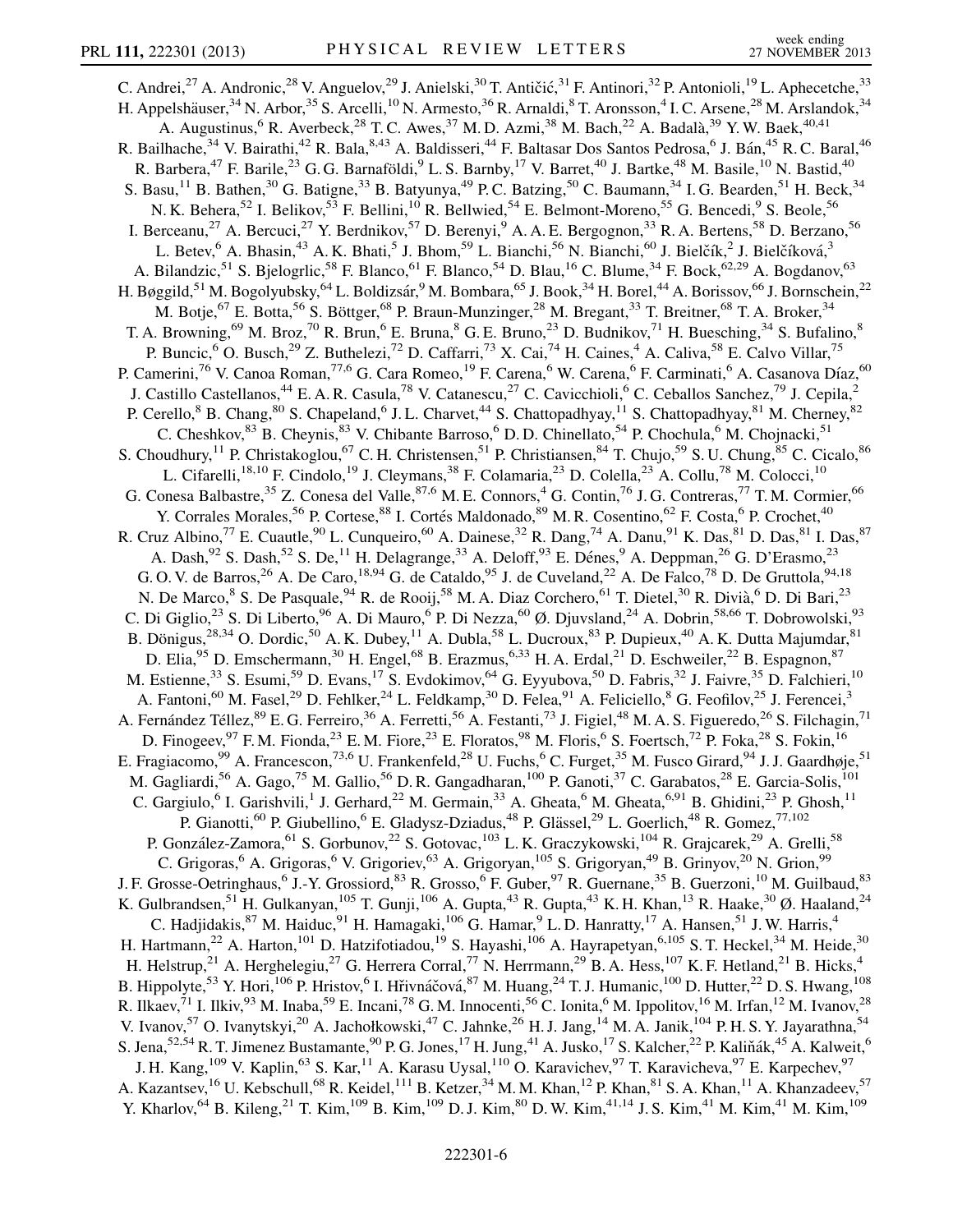<span id="page-6-0"></span>S. Kim,  $^{108}$  S. Kirsch,  $^{22}$  I. Kisel,  $^{22}$  S. Kiselev,  $^{15}$  A. Kisiel,  $^{104}$  G. Kiss,  $^{9}$  J. L. Klay,  $^{112}$  J. Klein,  $^{29}$  C. Klein-Bösing,  $^{30}$ A. Kluge,<sup>6</sup> M. L. Knichel,<sup>28</sup> A. G. Knospe,<sup>113</sup> C. Kobdaj,<sup>6,114</sup> M. K. Köhler,<sup>28</sup> T. Kollegger,<sup>22</sup> A. Kolojvari,<sup>25</sup> V. Kondratiev,<sup>25</sup> N. Kondratyeva,<sup>63</sup> A. Konevskikh,<sup>97</sup> V. Kovalenko,<sup>25</sup> M. Kowalski,<sup>48</sup> S. Kox,<sup>35</sup> G. Koyithatta Meethaleveedu,<sup>52</sup> J. Kral,<sup>80</sup> I. Králik,<sup>45</sup> F. Kramer,<sup>34</sup> A. Kravčáková,<sup>65</sup> M. Krelina,<sup>2</sup> M. Kretz,<sup>22</sup> M. Krivda,<sup>45,17</sup> F. Krizek,<sup>2,3,115</sup> M. Krus,<sup>2</sup> E. Kryshen,<sup>57</sup> M. Krzewicki,<sup>28</sup> V. Kucera,<sup>3</sup> Y. Kucheriaev,<sup>16</sup> T. Kugathasan,<sup>6</sup> C. Kuhn,<sup>53</sup> P. G. Kuijer,<sup>67</sup> I. Kulakov,<sup>34</sup> J. Kumar,<sup>52</sup> P. Kurashvili,<sup>93</sup> A. B. Kurepin,<sup>97</sup> A. Kurepin,<sup>97</sup> A. Kuryakin,<sup>71</sup> V. Kushpil,<sup>3</sup> S. Kushpil,<sup>3</sup> M. J. Kweon,<sup>29</sup> Y. Kwon,<sup>109</sup> P. Ladrón de Guevara,<sup>90</sup> C. Lagana Fernandes,<sup>26</sup> I. Lakomov,<sup>87</sup> R. Langoy,<sup>116</sup> C. Lara,<sup>68</sup> A. Lardeux,<sup>33</sup> A. Lattuca,<sup>56</sup> S. L. La Pointe,<sup>58</sup> P. La Rocca,<sup>47</sup> R. Lea,<sup>76</sup> M. Lechman,<sup>6</sup> S. C. Lee,<sup>41</sup> G. R. Lee,<sup>17</sup> I. Legrand,<sup>6</sup> J. Lehnert,<sup>34</sup> R. C. Lemmon,<sup>117</sup> M. Lenhardt,<sup>28</sup> V. Lenti,<sup>95</sup> M. Leoncino,<sup>56</sup> I. León Monzón,<sup>102</sup> P. Lévai,<sup>9</sup> S. Li,<sup>40,74</sup> J. Lien,<sup>116,24</sup> R. Lietava,<sup>17</sup> S. Lindal,<sup>50</sup> V. Lindenstruth,<sup>22</sup> C. Lippmann,<sup>28</sup> M. A. Lisa,<sup>100</sup> H. M. Ljunggren,<sup>84</sup> D. F. Lodato,<sup>58</sup> P. I. Loenne,<sup>24</sup> V. R. Loggins,<sup>66</sup> V. Loginov,<sup>63</sup> D. Lohner,<sup>29</sup> C. Loizides,<sup>62</sup> X. Lopez,<sup>40</sup> E. López Torres,<sup>79</sup> G. Løvhøiden,<sup>50</sup> X.-G. Lu,<sup>29</sup> P. Luettig,<sup>34</sup> M. Lunardon,<sup>73</sup> J. Luo,<sup>74</sup> G. Luparello,<sup>58</sup> C. Luzzi,<sup>6</sup> P. M. Jacobs,<sup>62</sup> R. Ma,<sup>4</sup> A. Maevskaya,<sup>97</sup> M. Mager,<sup>6</sup> D. P. Mahapatra,<sup>46</sup> A. Maire,<sup>29</sup> M. Malaev,<sup>57</sup> I. Maldonado Cervantes,<sup>90</sup> L. Malinina,<sup>49,118</sup> D. Mal'Kevich,<sup>15</sup> P. Malzacher,<sup>28</sup> A. Mamonov,<sup>71</sup> L. Manceau,<sup>8</sup> V. Manko,<sup>16</sup> F. Manso,<sup>40</sup> V. Manzari,<sup>95,6</sup> M. Marchisone,<sup>40,56</sup> J. Mareš,<sup>119</sup> G. V. Margagliotti,<sup>76</sup> A. Margotti,<sup>19</sup> A. Marín,<sup>28</sup> C. Markert,<sup>6,113</sup> M. Marquard,<sup>34</sup> I. Martashvili,<sup>120</sup> N. A. Martin,<sup>28</sup> P. Martinengo,<sup>6</sup> M. I. Martínez,<sup>89</sup> G. Martínez García,<sup>33</sup> J. Martin Blanco,<sup>33</sup> Y. Martynov,<sup>20</sup> A. Mas,<sup>33</sup> S. Masciocchi,<sup>28</sup> M. Masera,<sup>56</sup> A. Masoni,<sup>86</sup> L. Massacrier,<sup>33</sup> A. Mastroserio,<sup>23</sup> A. Matyja,<sup>48</sup> J. Mazer,<sup>120</sup> R. Mazumder,<sup>121</sup> M. A. Mazzoni,<sup>96</sup> F. Meddi,<sup>122</sup> A. Menchaca-Rocha,<sup>55</sup> J. Mercado Pérez,<sup>29</sup> M. Meres,<sup>70</sup> Y. Miake,<sup>59</sup> K. Mikhaylov,<sup>15,49</sup> L. Milano,<sup>56,6</sup> J. Milosevic,<sup>50,123</sup> A. Mischke,<sup>58</sup> A. N. Mishra,<sup>121</sup> D. Miśkowiec,<sup>28</sup> C. Mitu,<sup>91</sup> J. Mlynarz,<sup>66</sup> B. Mohanty,<sup>124,11</sup> L. Molnar,<sup>53,9</sup> L. Montaño Zetina,<sup>77</sup> M. Monteno, <sup>8</sup> E. Montes, <sup>61</sup> M. Morando, <sup>73</sup> D. A. Moreira De Godoy, <sup>26</sup> S. Moretto, <sup>73</sup> A. Morreale, <sup>80</sup> A. Morsch, <sup>6</sup> V. Muccifora, <sup>60</sup> E. Mudnic, <sup>103</sup> S. Muhuri, <sup>11</sup> M. Mukherjee, <sup>11</sup> H. Müller, <sup>6</sup> M. G. Munhoz, <sup>26</sup> S. Murray, <sup>72</sup> L. Musa, <sup>6</sup> B. K. Nandi,<sup>52</sup> R. Nania,<sup>19</sup> E. Nappi,<sup>95</sup> C. Nattrass,<sup>120</sup> T. K. Nayak,<sup>11</sup> S. Nazarenko,<sup>71</sup> A. Nedosekin,<sup>15</sup> M. Nicassio,<sup>28,23</sup> M. Niculescu,<sup>6,91</sup> B. S. Nielsen,<sup>51</sup> S. Nikolaev,<sup>16</sup> S. Nikulin,<sup>16</sup> V. Nikulin,<sup>57</sup> B. S. Nilsen,<sup>82</sup> M. S. Nilsson,<sup>50</sup> F. Noferini,<sup>18,19</sup> P. Nomokonov,<sup>49</sup> G. Nooren,<sup>58</sup> A. Nyanin,<sup>16</sup> A. Nyatha,<sup>52</sup> J. Nystrand,<sup>24</sup> H. Oeschler,<sup>29,125</sup> S. K. Oh,<sup>41,126</sup> S. Oh,<sup>4</sup> L. Olah,<sup>9</sup> J. Oleniacz,<sup>104</sup> A. C. Oliveira Da Silva,<sup>26</sup> J. Onderwaater,<sup>28</sup> C. Oppedisano,<sup>8</sup> A. Ortiz Velasquez,<sup>84</sup> A. Oskarsson,<sup>84</sup> J. Otwinowski,<sup>28</sup> K. Oyama,<sup>29</sup> Y. Pachmayer,<sup>29</sup> M. Pachr,<sup>2</sup> P. Pagano, <sup>94</sup> G. Paić, <sup>90</sup> F. Painke, <sup>22</sup> C. Pajares, <sup>36</sup> S. K. Pal, <sup>11</sup> A. Palaha, <sup>17</sup> A. Palmeri, <sup>39</sup> V. Papikyan, <sup>105</sup> G. S. Pappalardo,<sup>39</sup> W. J. Park,<sup>28</sup> A. Passfeld,<sup>30</sup> D. I. Patalakha,<sup>64</sup> V. Paticchio,<sup>95</sup> B. Paul,<sup>81</sup> T. Pawlak,<sup>104</sup> T. Peitzmann,<sup>58</sup> H. Pereira Da Costa,<sup>44</sup> E. Pereira De Oliveira Filho,<sup>26</sup> D. Peresunko,<sup>16</sup> C. E. Pérez Lara,<sup>67</sup> D. Perrino,<sup>23</sup> W. Peryt,<sup>104,[\\*](#page-9-0)</sup> A. Pesci,<sup>19</sup> Y. Pestov,<sup>127</sup> V. Petráček,<sup>2</sup> M. Petran,<sup>2</sup> M. Petris,<sup>27</sup> P. Petrov,<sup>17</sup> M. Petrovici,<sup>27</sup> C. Petta, $47$  S. Piano,  $99$  M. Pikna,  $70$  P. Pillot,  $33$  O. Pinazza,  $6,19$  L. Pinsky,  $54$  N. Pitz,  $34$  D. B. Piyarathna,  $54$  M. Planinic,  $31$ M. Płoskoń,<sup>62</sup> J. Pluta, <sup>104</sup> S. Pochybova, <sup>9</sup> P. L. M. Podesta-Lerma, <sup>102</sup> M. G. Poghosyan, <sup>6</sup> B. Polichtchouk, <sup>64</sup> A. Pop, <sup>27</sup> S. Porteboeuf-Houssais,<sup>40</sup> V. Pospíšil,<sup>2</sup> B. Potukuchi,<sup>43</sup> S. K. Prasad,<sup>66</sup> R. Preghenella, <sup>18,19</sup> F. Prino, <sup>8</sup> C. A. Pruneau, <sup>66</sup> I. Pshenichnov, <sup>97</sup> G. Puddu, <sup>78</sup> V. Punin, <sup>71</sup> J. Putschke, <sup>66</sup> H. Qvigstad, <sup>50</sup> A. Rachevski, <sup>99</sup> A. Rademakers, <sup>6</sup> J. Rak, <sup>80</sup> A. Rakotozafindrabe,<sup>44</sup> L. Ramello,<sup>88</sup> S. Raniwala,<sup>42</sup> R. Raniwala,<sup>42</sup> S. S. Räsänen,<sup>115</sup> B. T. Rascanu,<sup>34</sup> D. Rathee,<sup>5</sup> W. Rauch,  $6$  A. W. Rauf,  $^{13}$  V. Razazi,  $^{78}$  K. F. Read,  $^{120}$  J. S. Real,  $^{35}$  K. Redlich,  $^{93,128}$  R. J. Reed,  $^{4}$  A. Rehman,  $^{24}$ P. Reichelt,<sup>34</sup> M. Reicher,<sup>58</sup> F. Reidt,<sup>6,29</sup> R. Renfordt,<sup>34</sup> A. R. Reolon,<sup>60</sup> A. Reshetin,<sup>97</sup> F. Rettig,<sup>22</sup> J.-P. Revol,<sup>6</sup> K. Reygers,<sup>29</sup> L. Riccati,<sup>8</sup> R. A. Ricci,<sup>129</sup> T. Richert,<sup>84</sup> M. Richter,<sup>50</sup> P. Riedler,<sup>6</sup> W. Riegler,<sup>6</sup> F. Riggi,<sup>47</sup> A. Rivetti,<sup>8</sup> M. Rodríguez Cahuantzi, <sup>89</sup> A. Rodriguez Manso, <sup>67</sup> K. Røed, <sup>24,50</sup> E. Rogochaya, <sup>49</sup> S. Rohni, <sup>43</sup> D. Rohr, <sup>22</sup> D. Röhrich,<sup>24</sup> R. Romita,<sup>117,28</sup> F. Ronchetti,<sup>60</sup> P. Rosnet,<sup>40</sup> S. Rossegger,<sup>6</sup> A. Rossi,<sup>6</sup> P. Roy,<sup>81</sup> C. Roy,<sup>53</sup> A. J. Rubio Montero, <sup>61</sup> R. Rui, <sup>76</sup> R. Russo, <sup>56</sup> E. Ryabinkin, <sup>16</sup> A. Rybicki, <sup>48</sup> S. Sadovsky, <sup>64</sup> K. Šafařík, <sup>6</sup> R. Sahoo, <sup>121</sup> P. K. Sahu,<sup>46</sup> J. Saini,<sup>11</sup> H. Sakaguchi,<sup>130</sup> S. Sakai,<sup>62,60</sup> D. Sakata,<sup>59</sup> C. A. Salgado,<sup>36</sup> J. Salzwedel,<sup>100</sup> S. Sambyal,<sup>43</sup> V. Samsonov,<sup>57</sup> X. Sanchez Castro,<sup>90,53</sup> L. Šándor,<sup>45</sup> A. Sandoval,<sup>55</sup> M. Sano,<sup>59</sup> G. Santagati,<sup>47</sup> R. Santoro,<sup>18,6</sup> D. Sarkar, <sup>11</sup> E. Scapparone, <sup>19</sup> F. Scarlassara, <sup>73</sup> R. P. Scharenberg, <sup>69</sup> C. Schiaua, <sup>27</sup> R. Schicker, <sup>29</sup> C. Schmidt, <sup>28</sup> H. R. Schmidt,<sup>107</sup> S. Schuchmann,<sup>34</sup> J. Schukraft,<sup>6</sup> M. Schulc,<sup>2</sup> T. Schuster,<sup>4</sup> Y. Schutz,<sup>6,33</sup> K. Schwarz,<sup>28</sup> K. Schweda,<sup>28</sup> G. Scioli,<sup>10</sup> E. Scomparin,<sup>8</sup> R. Scott,<sup>120</sup> P. A. Scott,<sup>17</sup> G. Segato,<sup>73</sup> I. Selyuzhenkov,<sup>28</sup> J. Seo,<sup>85</sup> S. Serci,<sup>78</sup> E. Serradilla,<sup>61,55</sup> A. Sevcenco,<sup>91</sup> A. Shabetai,<sup>33</sup> G. Shabratova,<sup>49</sup> R. Shahoyan,<sup>6</sup> S. Sharma,<sup>43</sup> N. Sharma,  $120$  K. Shigaki,  $130$  K. Shtejer,  $79$  Y. Sibiriak,  $16$  S. Siddhanta,  $86$  T. Siemiarczuk,  $93$  D. Silvermyr,  $37$ C. Silvestre,<sup>35</sup> G. Simatovic,<sup>31</sup> R. Singaraju,<sup>11</sup> R. Singh,<sup>43</sup> S. Singha,<sup>11</sup> V. Singhal,<sup>11</sup> B. C. Sinha,<sup>11</sup> T. Sinha,<sup>81</sup>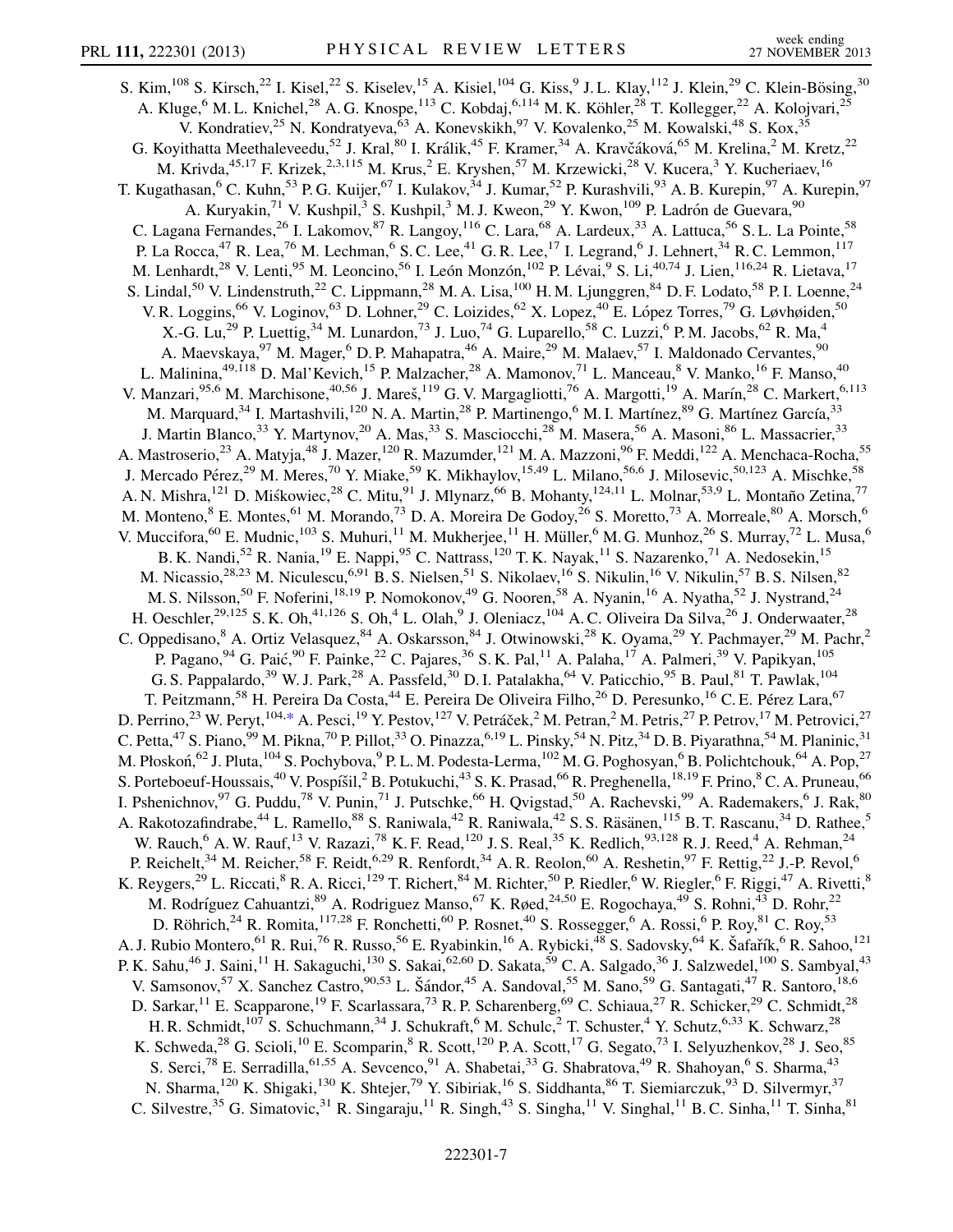B. Sitar,<sup>70</sup> M. Sitta,<sup>88</sup> T. B. Skaali,<sup>50</sup> K. Skjerdal,<sup>24</sup> R. Smakal,<sup>2</sup> N. Smirnov,<sup>4</sup> R. J. M. Snellings,<sup>58</sup> R. Soltz,<sup>1</sup> M. Song,<sup>109</sup> J. Song,<sup>85</sup> C. Soos,<sup>6</sup> F. Soramel,<sup>73</sup> M. Spacek,<sup>2</sup> I. Sputowska,<sup>48</sup> M. Spyropoulou-Stassinaki,<sup>98</sup> B. K. Srivastava,<sup>69</sup> J. Stachel,<sup>29</sup> I. Stan,<sup>91</sup> G. Stefanek,<sup>93</sup> M. Steinpreis,<sup>100</sup> E. Stenlund,<sup>84</sup> G. Steyn,<sup>72</sup> J. H. Stiller,<sup>29</sup> D. Stocco,<sup>33</sup> M. Stolpovskiy,<sup>64</sup> P. Strmen,<sup>70</sup> A. A. P. Suaide,<sup>26</sup> M. A. Subieta Vásquez,<sup>56</sup> T. Sugitate,<sup>130</sup> C. Suire,<sup>87</sup> M. Suleymanov,<sup>13</sup> R. Sultanov,<sup>15</sup> M. Šumbera,<sup>3</sup> T. Susa,<sup>31</sup> T. J. M. Symons,<sup>62</sup> A. Szanto de Toledo,<sup>26</sup> I. Szarka,<sup>70</sup> A. Szczepankiewicz,<sup>6</sup> M. Szymański,<sup>104</sup> J. Takahashi,<sup>92</sup> M. A. Tangaro,<sup>23</sup> J. D. Tapia Takaki,<sup>87</sup> A. Tarantola Peloni,<sup>34</sup> A. Tarazona Martinez,<sup>6</sup> A. Tauro,<sup>6</sup> G. Tejeda Muñoz,<sup>89</sup> A. Telesca,<sup>6</sup> C. Terrevoli,<sup>23</sup> A. Ter Minasyan,<sup>16,63</sup> J. Thäder,<sup>28</sup> D. Thomas,<sup>58</sup> R. Tieulent,<sup>83</sup> A. R. Timmins,<sup>54</sup> A. Toia,<sup>32</sup> H. Torii,<sup>106</sup> V. Trubnikov,<sup>20</sup> W. H. Trzaska,<sup>80</sup> T. Tsuji,<sup>106</sup> A. Tumkin,<sup>71</sup> R. Turrisi,<sup>32</sup> T. S. Tveter,<sup>50</sup> J. Ulery,<sup>34</sup> K. Ullaland,<sup>24</sup> J. Ulrich,<sup>68</sup> A. Uras,<sup>83</sup> G. M. Urciuoli,<sup>96</sup> G. L. Usai,<sup>78</sup> M. Vajzer,<sup>3</sup> M. Vala,<sup>45,49</sup> L. Valencia Palomo,<sup>87</sup> P. Vande Vyvre,<sup>6</sup> L. Vannucci,<sup>129</sup> J. W. Van Hoorne,<sup>6</sup> M. van Leeuwen,<sup>58</sup> A. Vargas,<sup>89</sup> R. Varma,<sup>52</sup> M. Vasileiou,<sup>98</sup> A. Vasiliev,<sup>16</sup> V. Vechernin,<sup>25</sup> M. Veldhoen,<sup>58</sup> M. Venaruzzo,<sup>76</sup> E. Vercellin,<sup>56</sup> S. Vergara,<sup>89</sup> R. Vernet,<sup>131</sup> M. Verweij,<sup>66,58</sup> L. Vickovic,<sup>103</sup> G. Viesti,<sup>73</sup> J. Viinikainen,<sup>80</sup> Z. Vilakazi,<sup>72</sup> O. Villalobos Baillie,<sup>17</sup> A. Vinogradov,<sup>16</sup> L. Vinogradov,<sup>25</sup> Y. Vinogradov,<sup>71</sup> T. Virgili,<sup>94</sup> Y. P. Viyogi,<sup>11</sup> A. Vodopyanov,<sup>49</sup> M. A. Völkl,<sup>29</sup> S. Voloshin,<sup>66</sup> K. Voloshin,<sup>15</sup> G. Volpe,<sup>6</sup> B. von Haller,<sup>6</sup> I. Vorobyev,<sup>25</sup> D. Vranic,<sup>6,28</sup> J. Vrláková,<sup>65</sup> B. Vulpescu,<sup>40</sup> A. Vyushin,<sup>71</sup> B. Wagner,<sup>24</sup> V. Wagner,<sup>2</sup> J. Wagner,<sup>28</sup> Y. Wang,<sup>29</sup> Y. Wang,<sup>74</sup> M. Wang,<sup>74</sup> D. Watanabe,<sup>59</sup> K. Watanabe,<sup>59</sup> M. Weber,<sup>54</sup> J. P. Wessels,<sup>30</sup> U. Westerhoff,<sup>30</sup> J. Wiechula,<sup>107</sup> J. Wikne,<sup>50</sup> M. Wilde,<sup>30</sup> G. Wilk,<sup>93</sup> J. Wilkinson,<sup>29</sup> M. C. S. Williams,<sup>19</sup> B. Windelband,<sup>29</sup> M. Winn,<sup>29</sup> C. Xiang,  $^{74}$  C. G. Yaldo,  $^{66}$  Y. Yamaguchi,  $^{106}$  H. Yang,  $^{44,58}$  P. Yang,  $^{74}$  S. Yang,  $^{24}$  S. Yano,  $^{130}$  S. Yasnopolskiy,  $^{16}$ J. Yi,<sup>85</sup> Z. Yin,<sup>74</sup> I.-K. Yoo,<sup>85</sup> I. Yushmanov,<sup>16</sup> V. Zaccolo,<sup>51</sup> C. Zach,<sup>2</sup> C. Zampolli,<sup>19</sup> S. Zaporozhets,<sup>49</sup> A. Zarochentsev,<sup>25</sup> P. Závada,<sup>119</sup> N. Zaviyalov,<sup>71</sup> H. Zbroszczyk,<sup>104</sup> P. Zelnicek,<sup>68</sup> I. S. Zgura,<sup>91</sup> M. Zhalov,<sup>57</sup> F. Zhang,<sup>74</sup> Y. Zhang,<sup>74</sup> H. Zhang,<sup>74</sup> X. Zhang,<sup>62,40,74</sup> D. Zhou,<sup>74</sup> Y. Zhou,<sup>58</sup> F. Zhou,<sup>74</sup> X. Zhu,<sup>74</sup> J. Zhu,<sup>74</sup> J. Zhu,<sup>74</sup> H. Zhu,<sup>74</sup> A. Zichichi,<sup>18,10</sup> M. B. Zimmermann,<sup>30,6</sup> A. Zimmermann,<sup>29</sup> G. Zinovjev,<sup>20</sup> Y. Zoccarato,<sup>83</sup>

M. Zynovyev, $^{20}$  and M. Zyzak $^{34}$ 

(ALICE Collaboration)

<sup>1</sup>Lawrence Livermore National Laboratory, Livermore, California, USA<br><sup>2</sup>Eaculty of Nuclear Sciences and Physical Engineering, Czech Technical University in Prague

 ${}^{2}$ Faculty of Nuclear Sciences and Physical Engineering, Czech Technical University in Prague, Prague, Czech Republic

Nuclear Physics Institute, Academy of Sciences of the Czech Republic,  $\check{R}e\check{z}$  u Prahy, Czech Republic  $4$ Vale University, New Hayen, Connecticut, USA

<sup>4</sup>Yale University, New Haven, Connecticut, USA<br><sup>5</sup> Physics Denartment, Banjah University, Chandiaarh

 $5$ Physics Department, Panjab University, Chandigarh, India

 ${}^{6}$ European Organization for Nuclear Research (CERN), Geneva, Switzerland

<sup>7</sup>Politecnico di Torino, Turin, Italy<br><sup>8</sup>Sezione INFN, Turin, Italy

<sup>8</sup>Sezione INFN, Turin, Italy<br>Wigner Research Centre for Physics, Hungarian Academy of Sciences, Budapest, Hungary

<sup>10</sup>Dipartimento di Fisica e Astronomia dell'Università and Sezione INFN, Bologna, Italy<br><sup>11</sup>Variable Energy Cyclotron Centre, Kolkata, India<br><sup>12</sup>Department of Physics Aligarh Muslim University, Aligarh, India<br><sup>13</sup>COMSATS

<sup>16</sup>Russian Research Centre Kurchatov Institute, Moscow, Russia<br><sup>17</sup>School of Physics and Astronomy, University of Birmingham, Birmingham, United Kingdom<br><sup>18</sup>Centro Fermi-Museo Storico della Fisica e Centro Studi e Ricerc

<sup>24</sup>Department of Physics and Technology, University of Bergen, Bergen, Norway<br><sup>25</sup>V. Fock Institute for Physics, St. Petersburg State University, St. Petersburg, Russia<br><sup>26</sup>Universidade de São Paulo (USP), São Paulo, Bra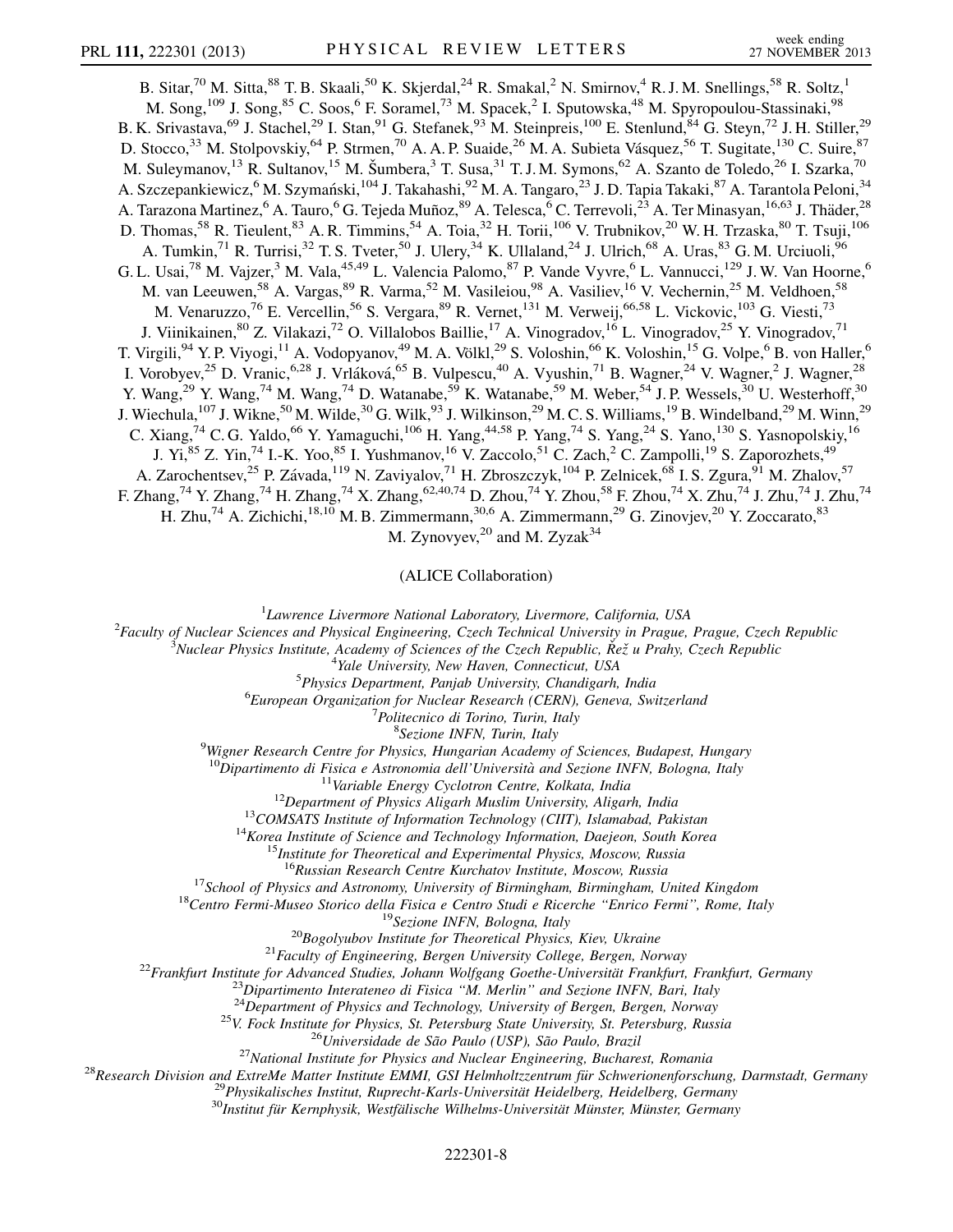<sup>31</sup>Rudjer Bošković Institute, Zagreb, Croatia<br><sup>32</sup>Sezione INFN, Padova, Italy<br><sup>32</sup>Sezione INFN, Padova, Italy<br><sup>34</sup>Institut für Kernphysik, Johann Wolfgang Goethe-Universität Frankfurt, Frankfurt, Germany<br><sup>35</sup>Laboratoire <sup>36</sup>Departamento de Física de Partículas and IGFAE, Universidad de Santiago de Compostela, Santiago de Compostela, Spain<br><sup>37</sup>Oak Ridge National Laboratory, Oak Ridge, Tennessee, USA<br><sup>38</sup>Physics Department, University of C  $^{41}$ Gangneung-Wonju National University, Gangneung, South Korea  $^{42}$ Physics Department, University of Rajasthan, Jaipur, India<br> $^{43}$ Physics Department, University of Jammu, Jammu, India <sup>44</sup>Commissariat à l'Energie Atomique, IRFU, Saclay, France<br><sup>45</sup>Institute of Experimental Physics, Slovak Academy of Sciences, Košice, Slovakia<br><sup>46</sup>Institute of Physics, Bhubaneswar, India<br><sup>47</sup>Dipartimento di Fisica e Ast <sup>50</sup>Department of Physics, University of Oslo, Oslo, Norway<br><sup>51</sup>Niels Bohr Institute, University of Copenhagen, Copenhagen, Denmark<br><sup>52</sup>Natitut Pluridisciplinaire Hubert Curien (IPHC), Université de Strasbourg, CNRS-IN2P3 <sup>65</sup> Fanitus for High Energy Physics, Provino, Russia<br>
<sup>65</sup> Fanitus of Science, P.1. Safjárik University, Košice, Slovakia<br>
<sup>65</sup> Fanitus for Same Studie for Subatomer Physics, Amsterdam, Netherlands<br>
<sup>65</sup> Nikirle, National Alessandria, Italy

## 222301-9